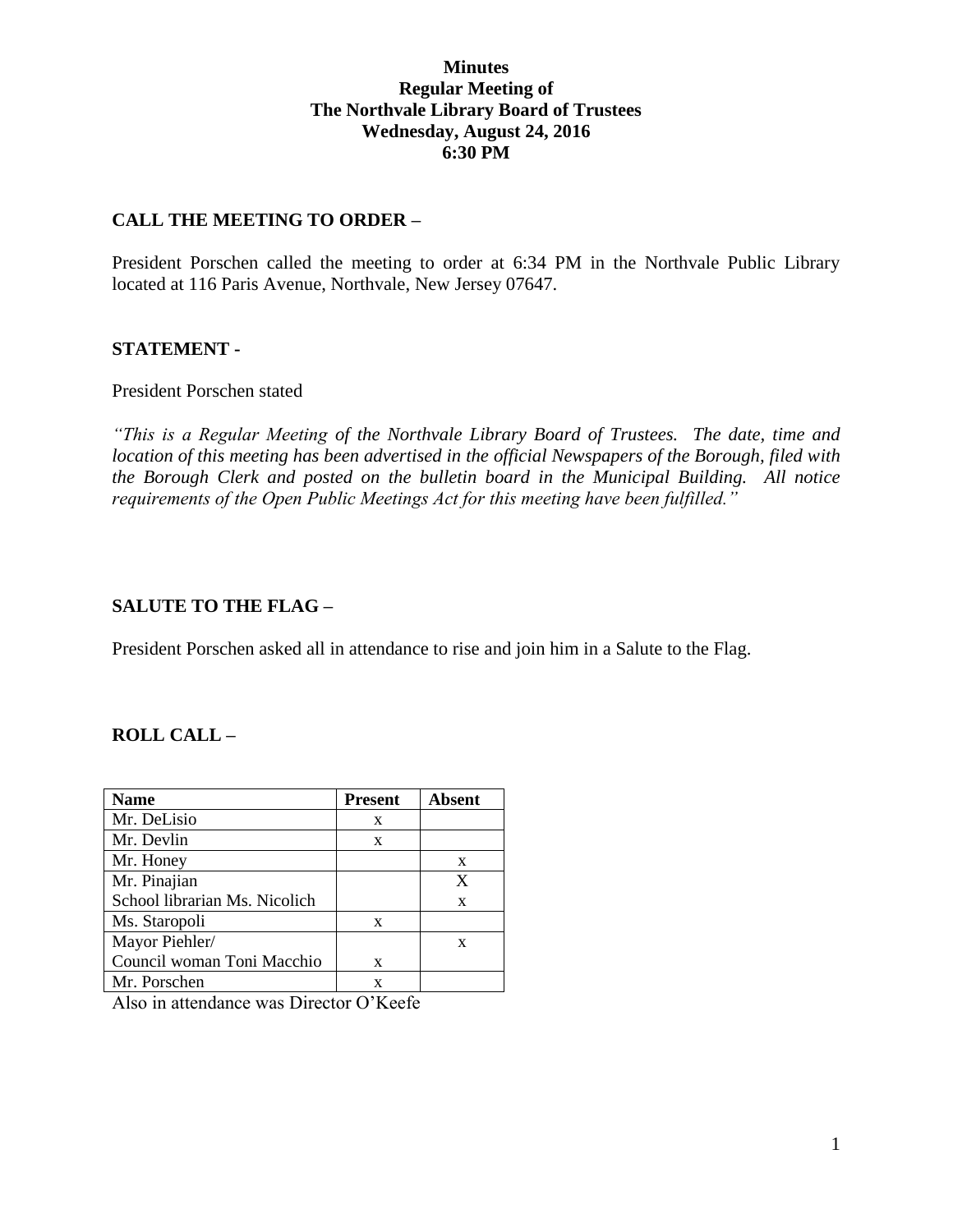#### **APPROVAL OF MINUTES**

Resolved to approve the minutes from the July 27, 2016 regular board meeting

The minutes were adopted on a roll call vote as follows:

| <b>Name</b>   | <b>ACTION</b> | <b>YES</b> | NO | <b>ABSENT</b> | <b>ABSTAIN</b> |
|---------------|---------------|------------|----|---------------|----------------|
| Mr. DeLisio   |               | X          |    |               |                |
| Mr. Devlin    |               | X          |    |               |                |
| Mr. Honey     |               |            |    | X             |                |
| Mr. Pinajian  |               |            |    | X             |                |
| Ms. Nicolich  |               |            |    | X             |                |
| Ms. Staropoli | motion        | X          |    |               |                |
| Mayor Piehler |               |            |    | X             |                |
| Ms. Macchio   |               | X          |    |               |                |
| Mr. Porschen  | second        | X          |    |               |                |

# **GENERAL DISCUSSION –**

The new tables are in the non-fiction room. There has been a lot of positive feedback from the public.

The AC in the staff room is leaking and needs to be replaced.

Bilco replaced one electrical panel. He recommends that the other two old panels be replaced. Ms. Macchio will bring it up at the next Mayor and Council meeting. Ms. Staropoli will ask Bilco for a quote to replace them.

# **Director's Report**

July, 2016 Program Attendance

There were 43 Children's programs with 417 children, 62 teens, 121 adults in attendance.

Procurement Card: we have been approved; waiting for arrival. Spending parameters should be set by the Board. We will be participating at the Town Day Fair, Saturday, September 24. We are hoping that there will be wifi connectivity so we can register new library cards onsite. Reminder we still need less than an hour for State Aid Requirement. Short videos available

through State Library. Tenafly is hosting a Trustees Long Range Planning Program, Tuesday,December 6. New breaker panel installed New flip tables installed

Chairs: vendor misplaced order; reordered on August 2. Delivery should be the week of September 2nd.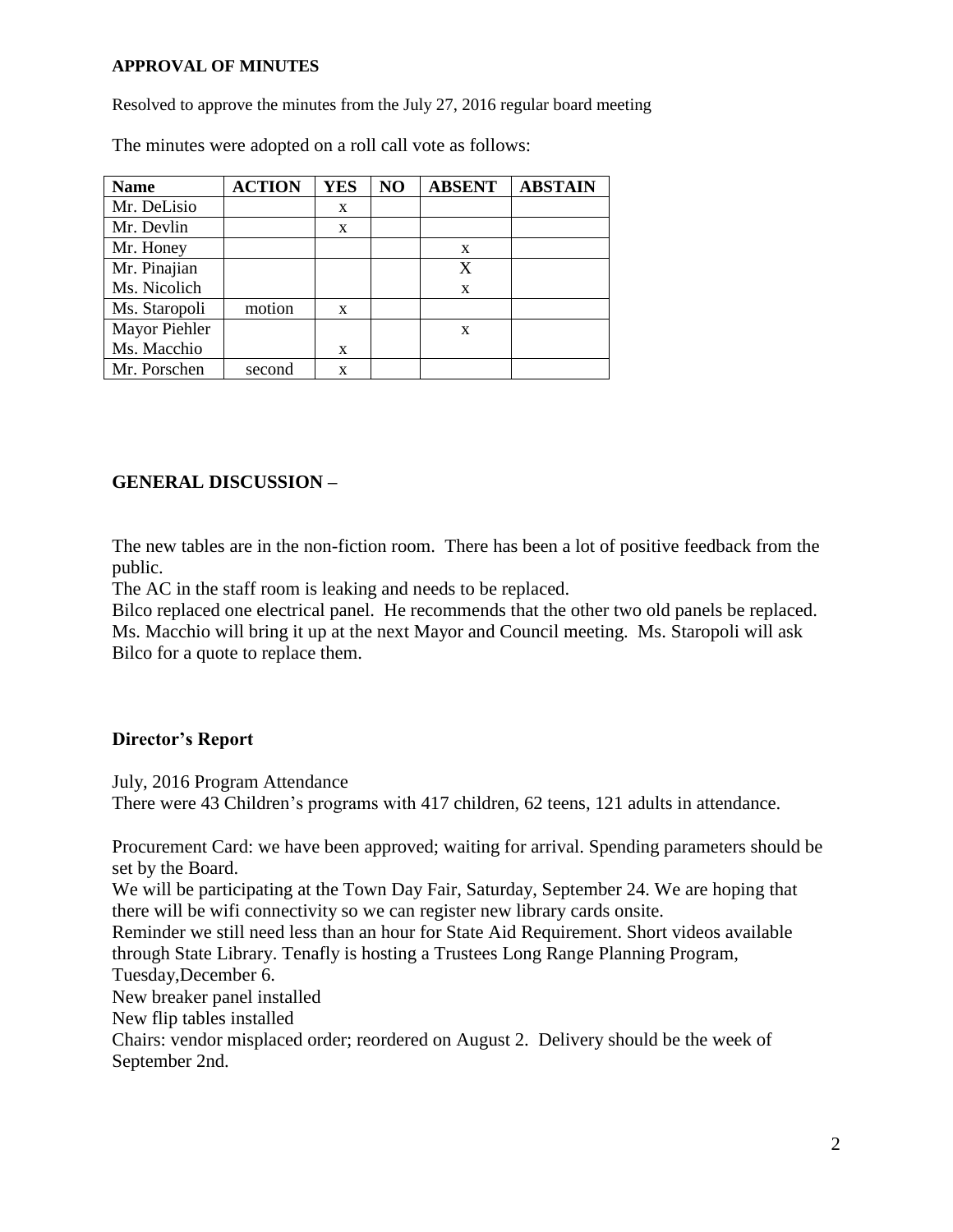# **Friends of the Library Report**

October 30th at the Growler and Gill in Nanuet from 2-7 pm The Friends will be hosting a fundraiser event featuring guest bartenders. All tips will go to the Friends of the Library.

The board would like to thank the Friends who have also donated additional Northvale Library magnets.

# **ROLL CALL VOTES**

Resolved to approve the claims list for the month of August in the amount of \$4938.43.

The resolution was adopted on a roll call vote as follows:

| <b>Name</b>   | <b>ACTION</b> | <b>YES</b> | N <sub>O</sub> | <b>ABSENT</b> | <b>ABSTAIN</b> |
|---------------|---------------|------------|----------------|---------------|----------------|
| Mr. DeLisio   |               | X          |                |               |                |
| Mr. Devlin    | second        | X          |                |               |                |
| Mr. Honey     |               |            |                | X             |                |
| Mr. Pinajian  |               |            |                | X             |                |
| Ms. Nicolich  |               |            |                | X             |                |
| Ms. Staropoli | motion        | X          |                |               |                |
| Mayor Piehler |               |            |                | X             |                |
| Ms. Macchio   |               | X          |                |               |                |
| Mr. Porschen  |               | X          |                |               |                |

Resolved to approve the replenishment of the petty cash for \$75

The resolution was adopted on a roll call vote as follows:

| <b>Name</b>   | <b>ACTION</b> | <b>YES</b> | NO | <b>ABSENT</b> | <b>ABSTAIN</b> |
|---------------|---------------|------------|----|---------------|----------------|
| Mr. DeLisio   | second        | X          |    |               |                |
| Mr. Devlin    | motion        | X          |    |               |                |
| Mr. Honey     |               |            |    | X             |                |
| Mr. Pinajian  |               |            |    | X             |                |
| Ms. Nicolich  |               |            |    | X             |                |
| Ms. Staropoli |               | X          |    |               |                |
| Mayor Piehler |               |            |    | X             |                |
| Ms. Macchio   |               | X          |    |               |                |
| Mr. Porschen  |               | X          |    |               |                |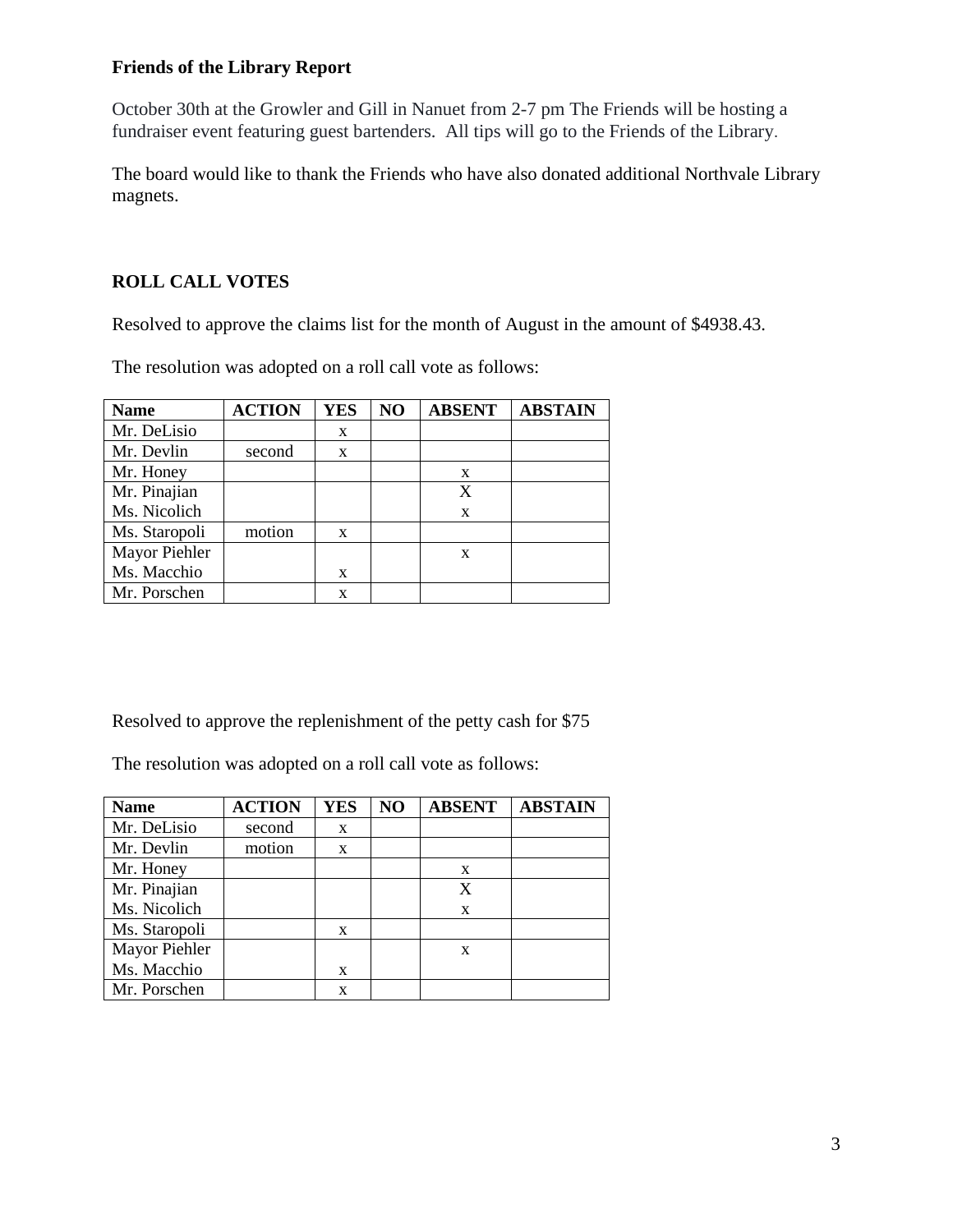Resolved to approve author visits to the library and be able to sell their signed books.

| <b>Name</b>   | <b>ACTION</b> | <b>YES</b> | NO | <b>ABSENT</b> | <b>ABSTAIN</b> |
|---------------|---------------|------------|----|---------------|----------------|
| Mr. DeLisio   | second        | X          |    |               |                |
| Mr. Devlin    | motion        | X          |    |               |                |
| Mr. Honey     |               |            |    | X             |                |
| Mr. Pinajian  |               |            |    | X             |                |
| Ms. Nicolich  |               |            |    | $\mathbf x$   |                |
| Ms. Staropoli |               | X          |    |               |                |
| Mayor Piehler |               |            |    | X             |                |
| Ms. Macchio   |               | X          |    |               |                |
| Mr. Porschen  |               | X          |    |               |                |

The resolution was adopted on a roll call vote as follows:

Resolved to approve the purchase of a new window AC unit (the existing one is leaking) from Lowe's for approximately \$650.

The resolution was adopted on a roll call vote as follows:

| <b>Name</b>   | <b>ACTION</b> | <b>YES</b> | NO | <b>ABSENT</b> | <b>ABSTAIN</b> |
|---------------|---------------|------------|----|---------------|----------------|
| Mr. DeLisio   | second        | X          |    |               |                |
| Mr. Devlin    |               | X          |    |               |                |
| Mr. Honey     |               |            |    | X             |                |
| Mr. Pinajian  |               |            |    | X             |                |
| Ms. Nicolich  |               |            |    | X             |                |
| Ms. Staropoli | motion        | X          |    |               |                |
| Mayor Piehler |               |            |    | X             |                |
| Ms. Macchio   |               | X          |    |               |                |
| Mr. Porschen  |               | X          |    |               |                |

Resolved to approve the bill from Bilco for \$900 for replacing the electrical panel

The resolution was adopted on a roll call vote as follows:

| <b>Name</b>   | <b>ACTION</b> | <b>YES</b> | NO | <b>ABSENT</b> | <b>ABSTAIN</b> |
|---------------|---------------|------------|----|---------------|----------------|
| Mr. DeLisio   | motion        | X          |    |               |                |
| Mr. Devlin    |               | X          |    |               |                |
| Mr. Honey     |               |            |    | X             |                |
| Mr. Pinajian  |               |            |    | X             |                |
| Ms. Nicolich  |               |            |    | X             |                |
| Ms. Staropoli | second        | X          |    |               |                |
| Mayor Piehler |               |            |    | X             |                |
| Ms. Macchiox  |               | X          |    |               |                |
| Mr. Porschen  |               | X          |    |               |                |